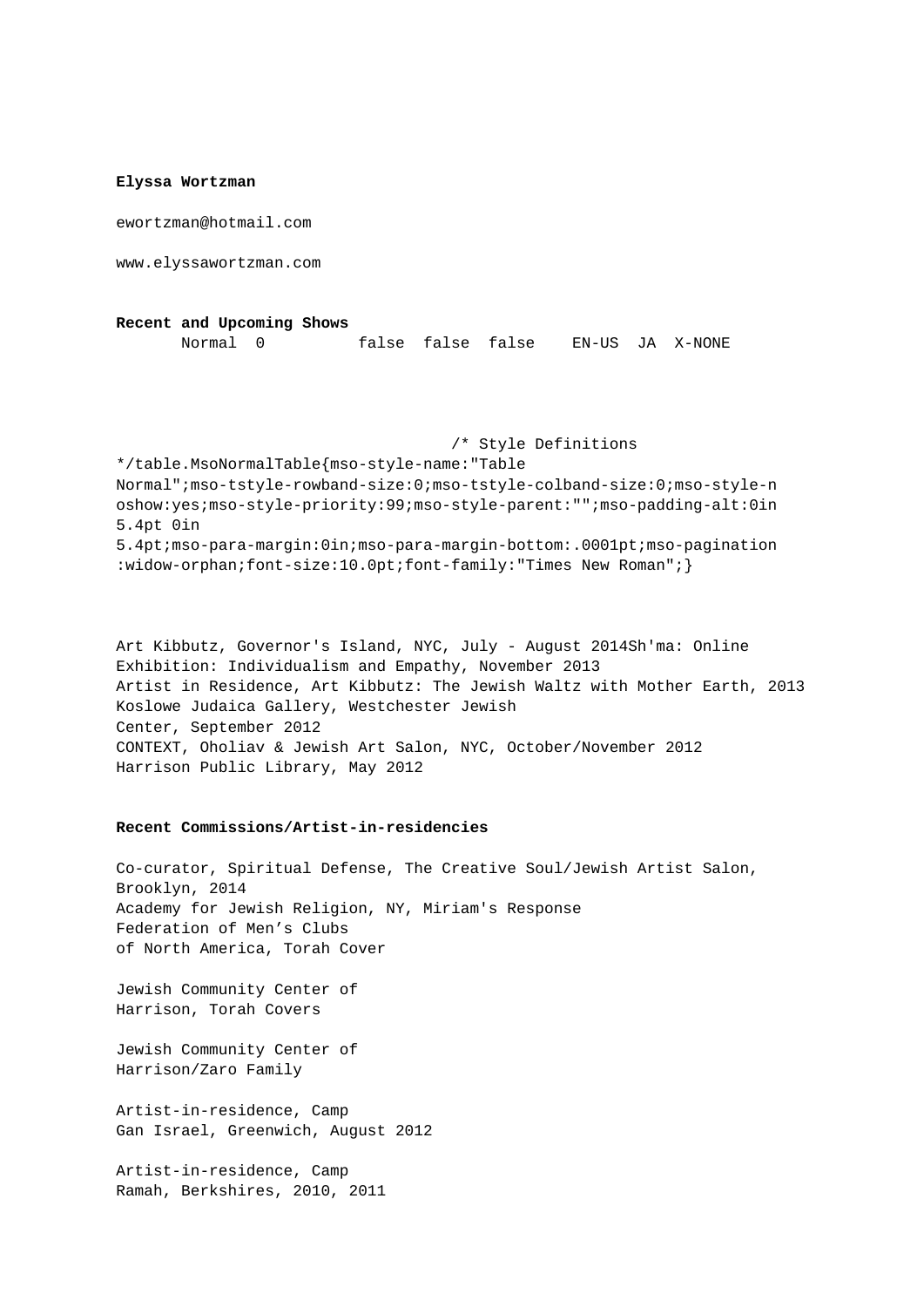## **Selected shows/Galleries**

Katonah Museum & Stamford Artists Associations, Total Recall, Stamford, 2012 Harrison Public Library, May 2012 Bet Am Shalom Judaica Show, 2009, 2012 Katonah Museum Artist Association Exhibition, 2011 Jewish Community Center of Harrison, 2006 - 2008 Auction, Jewish Community Center of Harrison, 2008 Koffler Center for the Arts, Toronto, 2006 Liss Gallery, Toronto, 2005  $-2007$ Blue Dot Gallery, V'Ahavta Exhibition, Toronto, 2005 De Leon White Gallery, Toronto, 2005 Toronto Outdoor Art Exhibition, 2003 Wallpower Art, 2003 The 2002 Home & Style Studio Tour and Sale, 2002 Marci J. Kroft Art Consulting, 2002 Law Society of Upper Canada, Museum Room, Toronto, ON, 2000 Beth Tikvah, Toronto, ON, 1996 Thornhill Village Festival, Thornhill, ON, 1995 McGill University Student Art Exhibition, Montreal,QC, 1992

# **Education**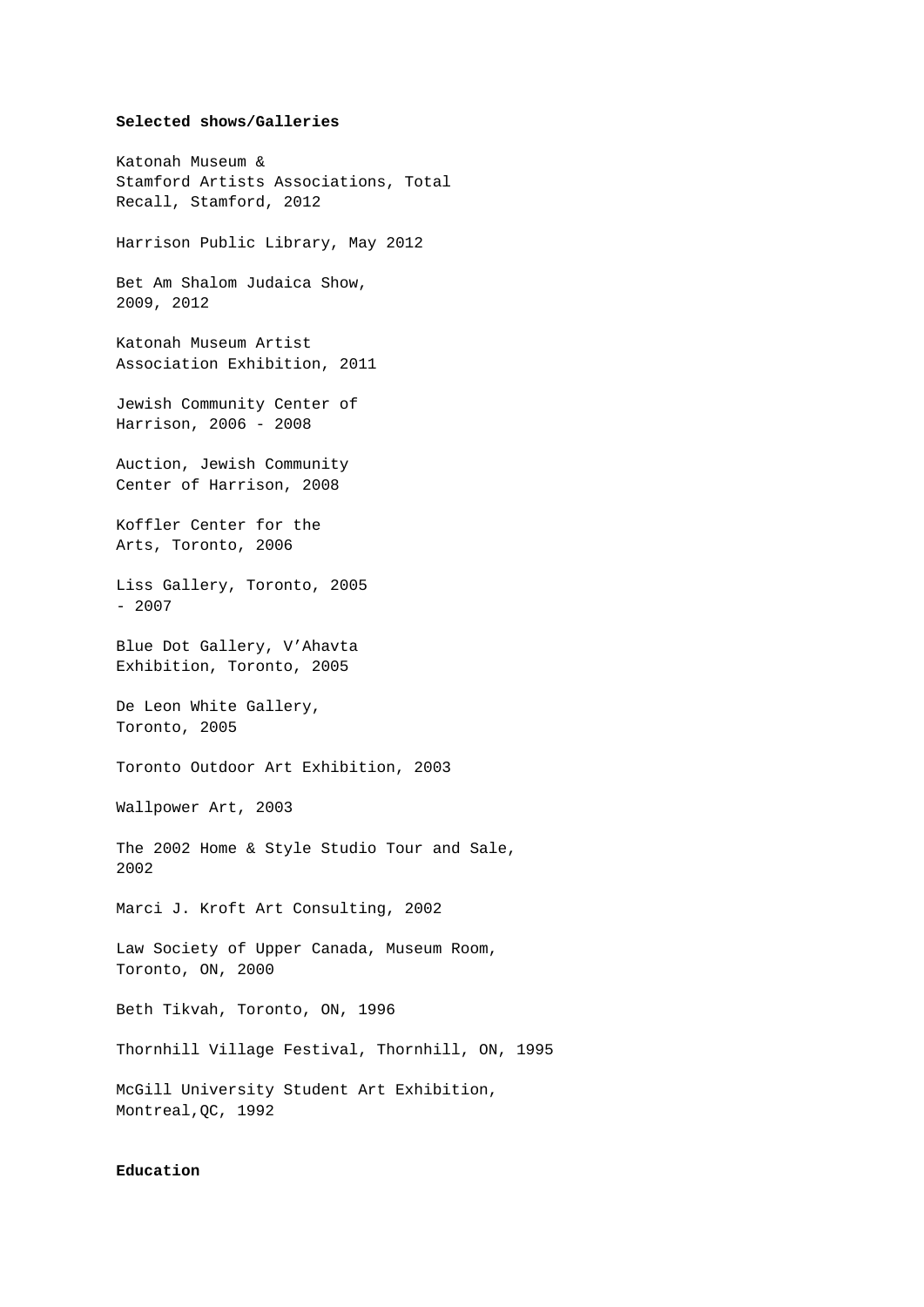2011 Painting from the Source Workshop, Open Center, NY 2010 Jewish Mediation and Yoga Certificate, Institute for Jewish Spirituality 2002 (Spring) L'Hirondelle Painting Workshop, France 1998 L.L. B, Osgoode Law School 1995 Toronto School of Art, Independent Painting

2011 - 2013 Lev Shomea, Certificate in Jewish Spiritual Direction

Workshop (H. Klunder)

1994 (Summer) L'Hirondelle Painting Workshop, France

1993 Honours B.A., Art History, McGill University

### **Professional Experience**

Elyssa works as an artist and art teacher, a program director for non-profit organizations, and a teacher of Jewish meditation and Kabbalah for women. She has worked as a legal and business advisor and project director for museums in North America, including the Guggenheim, the Royal Ontario Museum, the Art Gallery of Ontario and the National Gallery of Canada. Her most recent art workshops include: Exploring Your Authentic Self Through Art at the Jewish Community Center of Mid-Westchester and (with co-facilitator Rabbi Aubrey Glazer) Mystical Color Theory & Kabbalah at Suny Purchase College in March 2012.

# **Collections**

CIBC Mellon, Shibley Righteon LLP, Carreg Management Consulting, Inc.

#### **Reviews/Press**

Harrison Post, May 2012The Harrison Report, December 2, 2011David Fleischer, "Art exhibit highlights colorful French landscapes", North